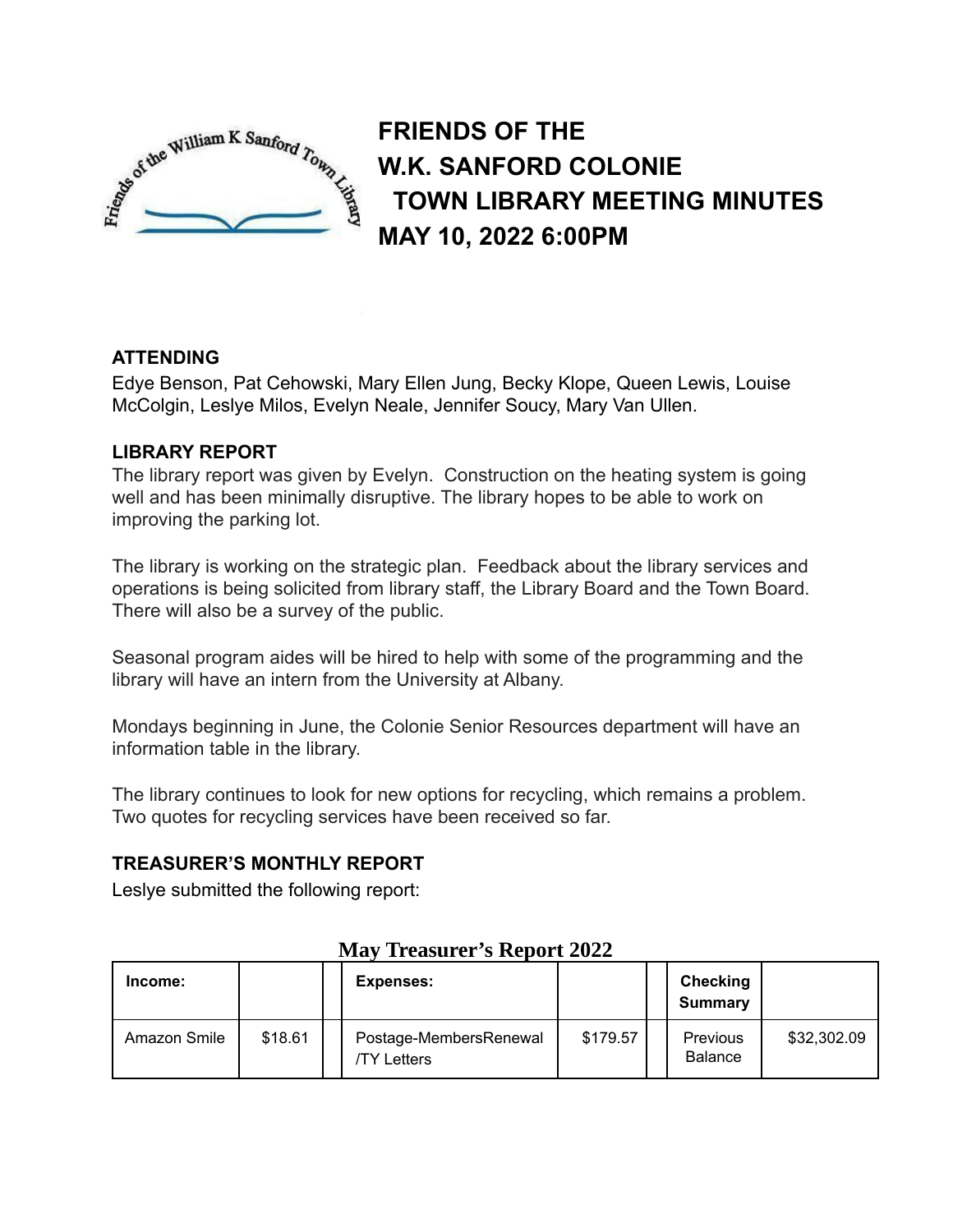| Donations                 | \$80.00  | Visa Gift Card -<br><b>Summer Reading</b><br>Prog | \$505.95   | Income                                  | \$980.31    |
|---------------------------|----------|---------------------------------------------------|------------|-----------------------------------------|-------------|
| Hannaford<br><b>Bags</b>  | \$3.00   | Visa Gift Card - Take &<br>Make Prog              | \$505.95   | SubTotal                                | \$33,282.40 |
| Memberships/<br>Donations | \$280.00 | YouTube                                           | \$14.99    | Expenses                                | \$1,206.46  |
| Square<br>Donations       | \$58.25  | <b>Total</b>                                      | \$1,206.46 | <b>New</b><br><b>Balance</b>            | \$32,075.94 |
| Square<br>Memberships     | \$540.45 |                                                   |            |                                         |             |
| <b>Total</b>              | \$980.31 |                                                   |            |                                         |             |
|                           |          |                                                   |            | <b>Summary</b><br>of<br><b>Accounts</b> |             |
|                           |          |                                                   |            | Checking                                | \$32,075.94 |
|                           |          |                                                   |            | Savings                                 | \$1,137.38  |
|                           |          |                                                   |            | 5 CD's                                  | \$51,827.66 |
|                           |          |                                                   |            | <b>Total</b><br><b>Balance</b>          | \$85,040.98 |

### **REQUESTS AND EXPENDITURES**

Friends received a funding request for the following:

### **1. Name:** Beth Bomba **Funding Amount: \$2535.00**

**What is the funding for?** Museum Pass Renewals

**Tell us a bit more:** Our museum pass program has been going well. They have circulated over 1800 times. We would like to add: Fenimore Art Museum and Storm King. Other libraries have added these museums to their collections and they are circulating well.

**Category:** Circulation **Date funding is required:** June 1, 2022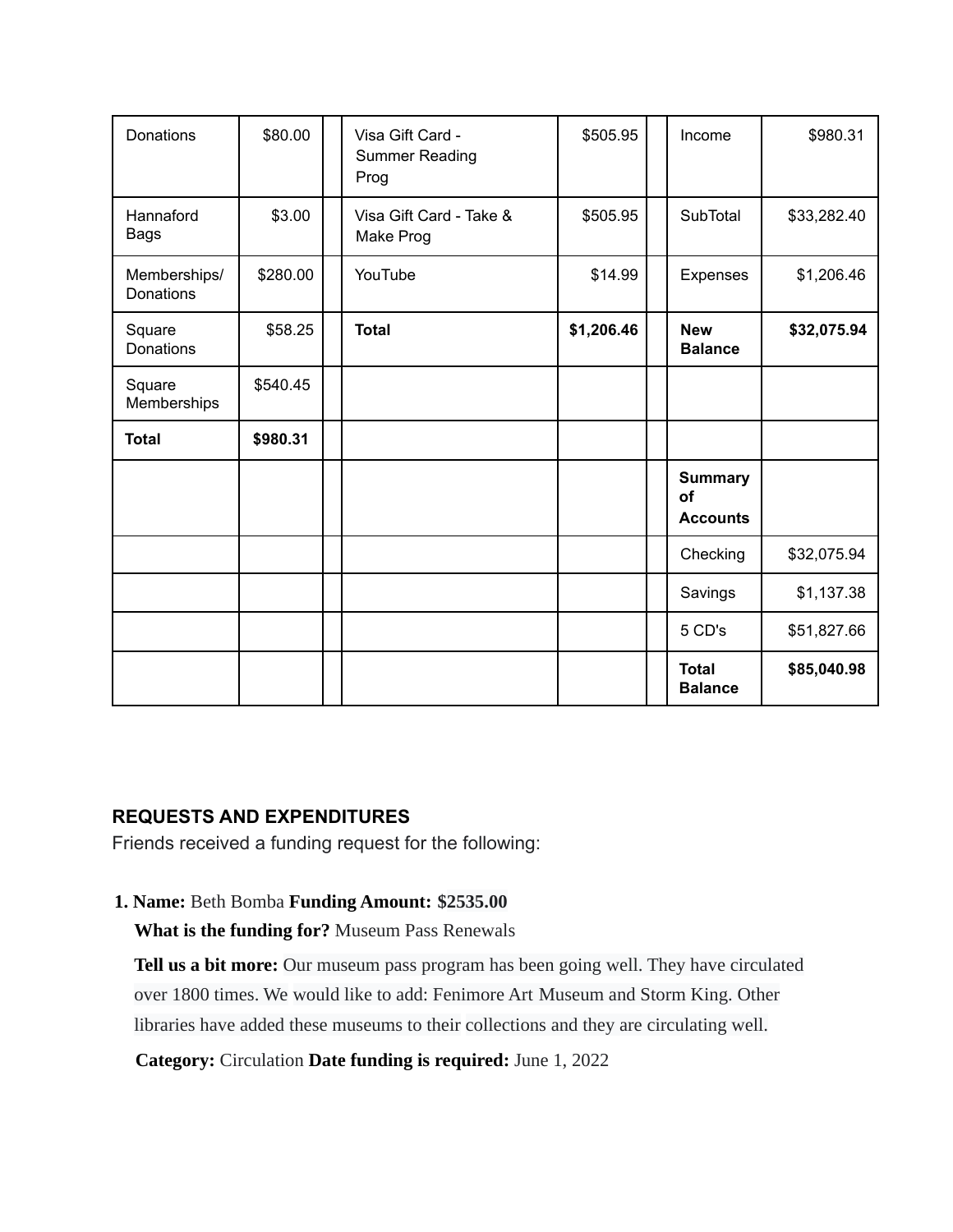#### **2. Name:** Jen **Funding Amount: \$500**

**What is the funding for?** Take and Makes and adult program items for crafts **Tell us a bit more:**

**Category:** Adult Programming **Date funding is required:** ASAP

**3. Name:** Jen **Funding Amount: \$1200**

**What is the funding for?** Summer reading prizes for adults and teens

**Tell us a bit more:** Every summer reading we provide prizes to teens and adults for participating in summer reading

**Category:** Adult/Teen **Date funding is required:** June 1, 2022

All three funding requests were approved.

# **WEBSITE, FACEBOOK, PUBLICITY AND LIBRARY E-NEWSLETTER**

The spring Friends of the Library newsletter was sent out. Mary thanked everyone who sent photos and asked that people send photos of the Nook or other Friends' related events to her for future issues.

## **THRIFT BOOKS**

The first pallet of books will be picked up to go to Thrift Books next week. Becky sorted the books to be sent out for this first pallet. Hopefully this work can be shared in the future.

## **BOOK NOOK**

The Book Nook will open Saturdays from 9am-1pm May 14th through September 24th with the Farmers Market. Harvest Fest is Sunday, October 2nd. We have a new pop-up tent. The library has tentatively reserved room for the book sale from September 25th through October 3rd. Volunteer sign-ups are going well.